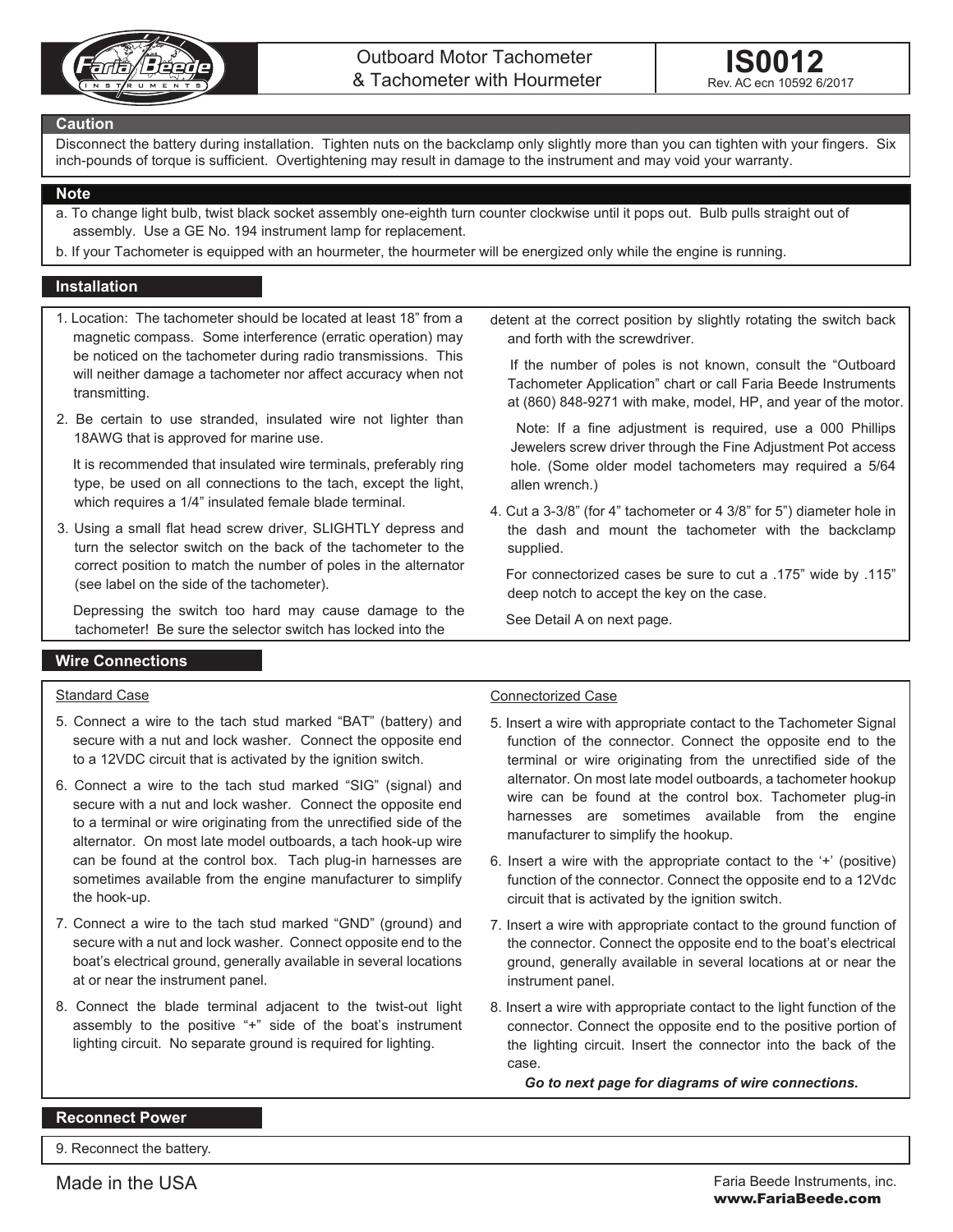# **Engine Running Only Hourmeters**

Engine Running Only hourmeters by Faria Beede have an icon in the left hand corner of the display. The icon lets the operator know that hours are being displayed.

During normal operations the icon displays solid when the key is on and the engine has not yet been started. Turning the engine on activates the counting function. The icon will begin to blink indicating that the hourmeter is currently counting hours for the connected engine. This is normal.



# **Standard Case - Wire diagram**



## **Connectorized Case - Wire diagram**



For technical assistance, contact Faria Beede Instruments - Customer Service between 8:30 AM and 5:30 PM Eastern time weekdays at (860) 848-9271 or (800) 473-2742.

# IS0012